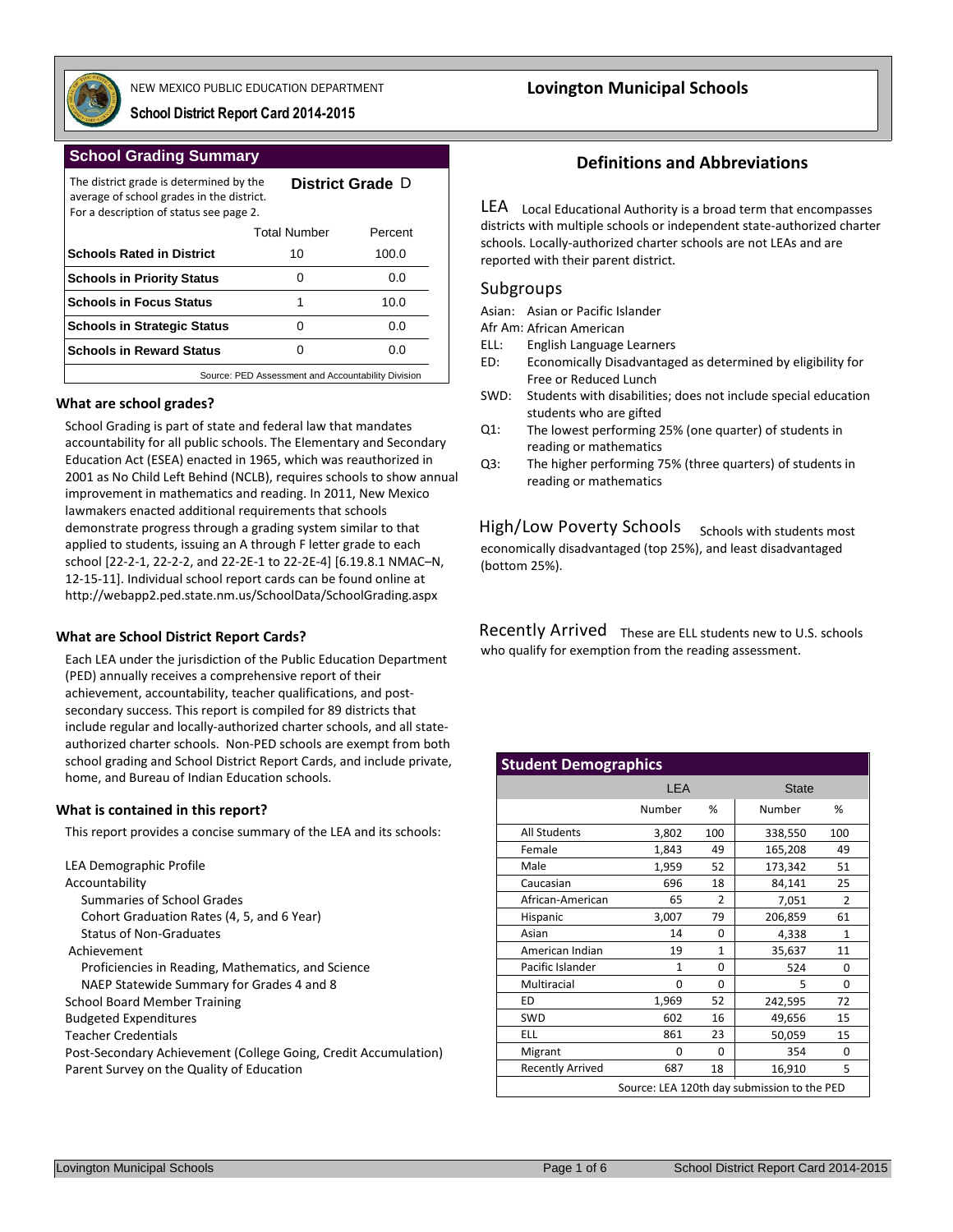## **Accountability - School Grading and Status**

Status refers to schools that are in some form of improvement that requires increased monitoring and educational enhancement. The improvement categories are \*\*\* Priority Status (5% of schools that are lowest performing)

\*\* Focus Status (additional 10% of schools that are low performing and with large gaps between lower and higher performing groups)

\* Strategic Status (additional 10% of schools that are low performing with large gaps between lower and higher performing groups)

^ Reward Status (the top 5% of schools in the state)

A school's status is footnoted next to their overall letter grade, and where blank, means the school is not in any status. Only schools receiving Title I funds are eligible, which in 2015 represented 654 schools.

| <b>School</b>               | <b>Overall</b><br><b>Grade</b> | <b>School</b>              | <b>Overall</b><br><b>Grade</b> |
|-----------------------------|--------------------------------|----------------------------|--------------------------------|
| Ben Alexander Elementary    | **<br>B.                       | Jefferson Elementary       |                                |
| Lea Elementary              |                                | Llano Elementary           |                                |
| Lovington 6th Grade Academy |                                | Lovington Freshman Academy |                                |
| Lovington High              |                                | New Hope Alternative High  |                                |
| <b>Taylor Middle</b>        |                                | Yarbro Elementary          |                                |

## **Achievement - Proficiency Summaries by Grade**

The assessments were developed to measure grade-level standards that New Mexico educators and the public determined are important for our students to master. Results include all students enrolled within the LEA or school, regardless of whether for a full academic year or not. Students are assessed in reading and mathematics in grades 3-11, and in science in grades 4, 7, and 11. Note that proficiencies do not include the assessment for grades KN, 1 and 2, in order to be consistent with prior reports.

|                         |                                    |                   | <b>Reading</b>                  |                   | <b>Mathematics</b>       | <b>Science</b>    |                                       |
|-------------------------|------------------------------------|-------------------|---------------------------------|-------------------|--------------------------|-------------------|---------------------------------------|
| Grade                   |                                    | Proficient<br>(%) | <b>Not</b><br>Proficient<br>(%) | Proficient<br>(%) | Not<br>Proficient<br>(%) | Proficient<br>(%) | <b>Not</b><br>Proficient<br>(%)       |
| 3                       | <b>State Current</b>               | 26.1              | 73.9                            | 25.6              | 74.4                     |                   |                                       |
| 3                       | <b>State Prior</b>                 | 51.8              | 48.2                            | 49.4              | 50.6                     |                   |                                       |
| 3                       | <b>LEA Current</b>                 | 15.1              | 84.9                            | 16.6              | 83.4                     |                   |                                       |
| $\overline{\mathbf{3}}$ | <b>LEA Prior</b>                   | 47.6              | 52.4                            | 35.1              | 64.9                     |                   |                                       |
| 4                       | <b>State Current</b>               | 23.8              | 76.2                            | 18.8              | 81.2                     | 42.5              | 57.5                                  |
| 4                       | <b>State Prior</b>                 | 43.8              | 56.2                            | 42.7              | 57.3                     | 48.3              | 51.7                                  |
| 4                       | <b>LEA Current</b>                 | 10.2              | 89.8                            | 10.5              | 89.5                     | 24.1              | 75.9                                  |
| 4                       | <b>LEA Prior</b>                   | 31.5              | 68.5                            | 30.7              | 69.3                     | 35.1              | 64.9                                  |
| 5                       | <b>State Current</b>               | 24.1              | 75.9                            | 20.8              | 79.2                     |                   |                                       |
| 5                       | <b>State Prior</b>                 | 53.2              | 46.8                            | 43.7              | 56.3                     |                   |                                       |
| 5                       | <b>LEA Current</b>                 | 21.5              | 78.5                            | 21.8              | 78.2                     |                   |                                       |
| 5                       | <b>LEA Prior</b>                   | 53.2              | 46.8                            | 47.9              | 52.1                     |                   |                                       |
| 6                       | <b>State Current</b>               | 22.0              | 78.0                            | 18.8              | 81.2                     |                   |                                       |
| 6                       | <b>State Prior</b>                 | 43.3              | 56.7                            | 37.0              | 63.0                     |                   |                                       |
| 6                       | <b>LEA Current</b>                 | 24.8              | 75.2                            | 31.1              | 68.9                     |                   |                                       |
| 6                       | <b>LEA Prior</b>                   | 53.2              | 46.8                            | 50.9              | 49.1                     |                   |                                       |
| 7                       | <b>State Current</b>               | 21.4              | 78.6                            | 15.5              | 84.5                     | 40.0              | 60.0                                  |
| $\overline{7}$          | <b>State Prior</b>                 | 51.5              | 48.5                            | 39.8              | 60.2                     | 42.2              | 57.8                                  |
| 7                       | <b>LEA Current</b>                 | 15.7              | 84.3                            | 9.2               | 90.8                     | 32.0              | 68.0                                  |
| $\overline{7}$          | <b>LEA Prior</b>                   | 50.2              | 49.8                            | 43.6              | 56.4                     | 43.6              | 56.4                                  |
| 8                       | <b>State Current</b>               | 22.9              | 77.1                            | 17.2              | 82.8                     |                   |                                       |
| 8                       | <b>State Prior</b>                 | 58.7              | 41.3                            | 40.0              | 60.0                     |                   |                                       |
| 8                       | <b>LEA Current</b>                 | 17.8              | 82.2                            | 20.8              | 79.2                     |                   |                                       |
| $\bf 8$                 | <b>LEA Prior</b>                   | 42.9              | 57.1                            | 34.0              | 66.0                     |                   |                                       |
| 9                       | <b>State Current</b>               | 26.7              | 73.3                            | 16.0              | 84.0                     |                   |                                       |
| $\boldsymbol{9}$        | <b>LEA Current</b>                 | 12.2              | 87.8                            | 6.5               | 93.5                     |                   |                                       |
| 10                      | <b>State Current</b>               | 31.0              | 69.0                            | 12.4              | 87.6                     |                   |                                       |
| 10                      | <b>State Prior</b>                 | 37.7              | 62.3                            | 30.4              | 69.6                     |                   |                                       |
| 10                      | <b>LEA Current</b>                 | 18.4              | 81.6                            | 3.3               | 96.7                     |                   |                                       |
| 10                      | <b>LEA Prior</b>                   | 29.8              | 70.2                            | 30.0              | 70.0                     |                   |                                       |
| 11                      | <b>State Current</b>               | 44.4              | 55.6                            | 10.0              | 90.0                     | 36.2              | 63.8                                  |
| 11                      | <b>State Prior</b>                 | 51.8              | 48.2                            | 42.8              | 57.2                     | 41.3              | 58.7                                  |
| 11                      | <b>LEA Current</b>                 | 28.2              | 71.8                            | 15.9              | 84.1                     | 26.6              | 73.4                                  |
| 11                      | <b>LEA Prior</b>                   | 47.4              | 52.6                            | 40.0              | 60.0                     | 34.4              | 65.6                                  |
|                         | <b>Lovington Municipal Schools</b> |                   |                                 |                   | Page 2 of 6              |                   | School District Report Card 2014-2015 |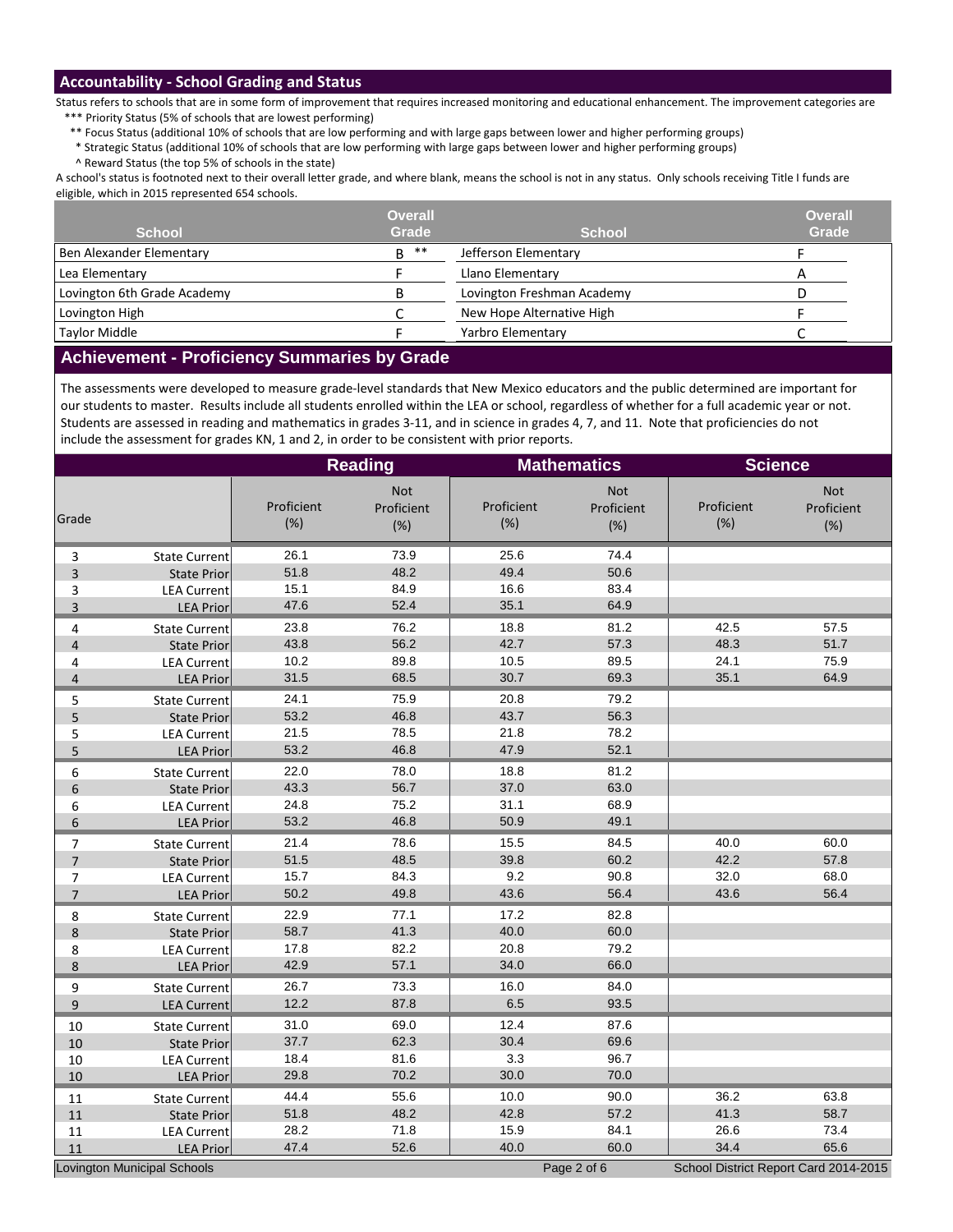| <b>Achievement - Proficiency Summaries by Subgroup</b> |                      |                   |                                 |                   |                                 |                   |                                 |  |
|--------------------------------------------------------|----------------------|-------------------|---------------------------------|-------------------|---------------------------------|-------------------|---------------------------------|--|
|                                                        |                      |                   | <b>Reading</b>                  |                   | <b>Mathematics</b>              |                   | <b>Science</b>                  |  |
|                                                        |                      | Proficient<br>(%) | <b>Not</b><br>Proficient<br>(%) | Proficient<br>(%) | <b>Not</b><br>Proficient<br>(%) | Proficient<br>(%) | <b>Not</b><br>Proficient<br>(%) |  |
| <b>All Students</b>                                    | <b>LEA Current</b>   | 17.9              | 82.1                            | 15.2              | 84.8                            | 27.4              | 72.6                            |  |
| <b>All Students</b>                                    | <b>State Current</b> | 26.6              | 73.4                            | 17.6              | 82.4                            | 39.8              | 60.2                            |  |
| Female                                                 | <b>LEA Current</b>   | 21.5              | 78.5                            | 16.1              | 83.9                            | 24.4              | 75.6                            |  |
| Female                                                 | <b>State Current</b> | 31.7              | 68.3                            | 17.7              | 82.3                            | 38.4              | 61.6                            |  |
| Male                                                   | <b>State Current</b> | 21.7              | 78.3                            | 17.6              | 82.4                            | 41.1              | 58.9                            |  |
| Male                                                   | <b>LEA Current</b>   | 14.4              | 85.6                            | 14.3              | 85.7                            | 30.0              | 70.0                            |  |
| Caucasian                                              | <b>State Current</b> | 42.5              | 57.5                            | 29.9              | 70.1                            | 61.0              | 39.0                            |  |
| Caucasian                                              | <b>LEA Current</b>   | 28.1              | 71.9                            | 22.2              | 77.8                            | 39.7              | 60.3                            |  |
| African American                                       | <b>State Current</b> | 24.5              | 75.5                            | 13.9              | 86.1                            | 36.9              | 63.1                            |  |
| African American                                       | <b>LEA Current</b>   | 10.5              | 89.5                            | 10.5              | 89.5                            |                   |                                 |  |
| Hispanic                                               | <b>State Current</b> | 21.8              | 78.2                            | 13.7              | 86.3                            | 33.7              | 66.3                            |  |
| Hispanic                                               | <b>LEA Current</b>   | 15.8              | 84.2                            | 13.8              | 86.2                            | 24.7              | 75.3                            |  |
| Asian                                                  | <b>State Current</b> | 53.8              | 46.2                            | 45.6              | 54.4                            | 65.1              | 34.9                            |  |
| American Indian                                        | <b>LEA Current</b>   | 10.0              | 90.0                            | 10.0              | 90.0                            |                   |                                 |  |
| American Indian                                        | <b>State Current</b> | 13.9              | 86.1                            | 9.0               | 91.0                            | 20.6              | 79.4                            |  |
| <b>Economically Disadvantaged</b>                      | <b>LEA Current</b>   | 13.5              | 86.5                            | 12.3              | 87.7                            | 23.2              | 76.8                            |  |
| Economically Disadvantaged                             | <b>State Current</b> | 19.0              | 81.0                            | 12.4              | 87.6                            | 31.1              | 68.9                            |  |
| <b>Students w Disabilities</b>                         | <b>State Current</b> | 6.6               | 93.4                            | 6.4               | 93.6                            | 15.0              | 85.0                            |  |
| Students w Disabilities                                | <b>LEA Current</b>   | 13.8              | 86.2                            | 11.0              | 89.0                            | 15.9              | 84.1                            |  |
| English Language Learners                              | <b>State Current</b> | 7.1               | 92.9                            | 5.3               | 94.7                            | 10.2              | 89.8                            |  |
| English Language Learners                              | <b>LEA Current</b>   | 9.0               | 91.0                            | 5.7               | 94.3                            | 12.6              | 87.4                            |  |
| <b>Migrant</b>                                         | <b>State Current</b> | 11.3              | 88.7                            | 4.7               | 95.3                            | 10.6              | 89.4                            |  |
| Q1                                                     | <b>State Current</b> | 2.9               | 97.1                            | 0.8               | 99.2                            | 1.3               | 98.7                            |  |
| Q1                                                     | <b>LEA Current</b>   | 1.1               | 98.9                            | 0.5               | 99.5                            | 0.5               | 99.5                            |  |
| Q <sub>3</sub>                                         | <b>LEA Current</b>   | 23.9              | 76.1                            | 20.6              | 79.4                            | 37.4              | 62.6                            |  |
| Q <sub>3</sub>                                         | <b>State Current</b> | 35.5              | 64.5                            | 23.6              | 76.4                            | 53.5              | 46.5                            |  |

# **Achievement - Proficiency Summaries by School**

|                             | <b>Reading</b>    |                                    | <b>Mathematics</b>   |                                 | <b>Science</b>    |                                    |
|-----------------------------|-------------------|------------------------------------|----------------------|---------------------------------|-------------------|------------------------------------|
|                             | Proficient<br>(%) | <b>Not</b><br>Proficient<br>$(\%)$ | Proficient<br>$(\%)$ | <b>Not</b><br>Proficient<br>(%) | Proficient<br>(%) | <b>Not</b><br>Proficient<br>$(\%)$ |
| Jefferson Elementary        | 15.1              | 84.9                               | 16.6                 | 83.4                            |                   |                                    |
| Lovington 6th Grade Academy | 25.0              | 75.0                               | 30.9                 | 69.1                            |                   |                                    |
| Lovington Freshman Academy  | 11.5              | 88.5                               | 6.5                  | 93.5                            |                   |                                    |
| Lovington High              | 25.1              | 74.9                               | 9.8                  | 90.2                            | 28.9              | 71.1                               |
| New Hope Alternative High   | 3.1               | 96.9                               | 3.6                  | 96.4                            | 5.9               | 94.1                               |
| <b>Taylor Middle</b>        | 16.7              | 83.3                               | 15.0                 | 85.0                            | 32.0              | 68.0                               |
| Yarbro Elementary           | 15.2              | 84.8                               | 15.6                 | 84.4                            | 23.9              | 76.1                               |

Blanks indicate too few students to report (N<10). Schools without tested grades (i.e. kindergarten only) will not have data. Source: PED Data Planning and Analysis Bureau

# **Budgeted Expenditures**

Locally-authorized charter schools manage their budgets independently of their parent district. For detailed information please contact either the individual school or the PED Budget and Finance Office for the budget analyst assigned to that school. The district summary includes their locally authorized charter schools.

|                                     | Amount       | Percent |    |
|-------------------------------------|--------------|---------|----|
|                                     | \$           | %       |    |
| Capital Outlay                      | \$20,896,272 | 36.4    |    |
| <b>Central Services</b>             | \$925,755    | 1.6     |    |
| Community Services                  | \$48,893     | 0.1     |    |
| <b>Debt Service</b>                 | \$3,061,710  | 5.3     |    |
| <b>Food Services</b>                | \$1,740,531  | 3.0     |    |
| <b>General Administration</b>       | \$748,544    | 1.3     |    |
| Instruction                         | \$18,934,082 | 33.0    |    |
| <b>Instruction Support Services</b> | \$465,479    | 0.8     |    |
| Lovington Municipal Schools         |              |         | Pa |

# **School Board Training**

School board members must accumulate five points during the year by attending specific training. These figures do not reflect additional training that board members may have received.

| <b>Board Member</b>    |                                       | <b>Number</b><br>of Points |
|------------------------|---------------------------------------|----------------------------|
| <b>Dymorie Maker</b>   |                                       | 49                         |
| <b>Greg Maxie</b>      |                                       | 55                         |
| Lynda McGinnes         |                                       | $\mathcal{P}$              |
| Mara Salicido-Alcantar |                                       | 10                         |
| Paul Campos            |                                       | 28                         |
| <b>Ronny Reeder</b>    |                                       | $\overline{2}$             |
| de 3 of 6              | School District Report Card 2014-2015 |                            |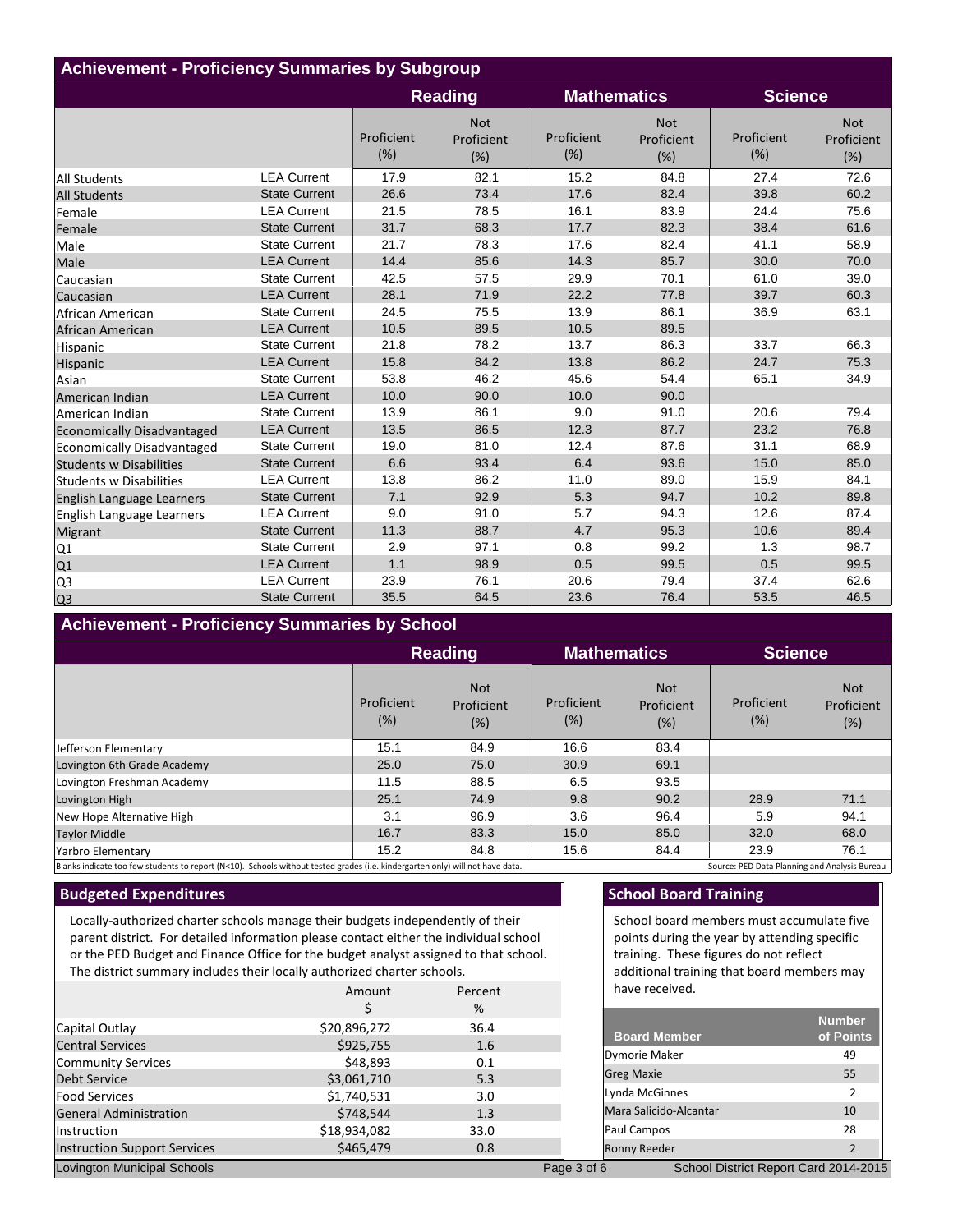|                                 | Amount                                                      | Percent<br>% |  |  |  |
|---------------------------------|-------------------------------------------------------------|--------------|--|--|--|
| Operations & Maintenance        | \$3,090,926                                                 | 5.4          |  |  |  |
| <b>Other Support Services</b>   | \$34,594                                                    | 0.1          |  |  |  |
| <b>School Administration</b>    | \$2,551,647                                                 | 4.4          |  |  |  |
| <b>Student Support Services</b> | \$3,880,398                                                 | 6.8          |  |  |  |
| <b>Student Transportation</b>   | \$1,047,734                                                 | 1.8          |  |  |  |
|                                 | Source: The PED School Budget and Financial Analysis Bureau |              |  |  |  |

| <b>Board Member</b> | <b>Number</b><br>of Points          |
|---------------------|-------------------------------------|
| Zac Zimmerman       | 10                                  |
|                     | Source: NM School Board Association |

# **Graduation - 4 Year Cohort of 2014**

These figures represent students who were expected to graduate on time by August 1, 2014 and graduated on time. Graduation cohorts include all students who were ever enrolled during the four years, including part-time students.

|                                                   | All  |                    | Afr  |          |       | Amer                                          |           |            |      |
|---------------------------------------------------|------|--------------------|------|----------|-------|-----------------------------------------------|-----------|------------|------|
|                                                   |      | Students Caucasian | Amer | Hispanic | Asian | Indian                                        | <b>ED</b> | <b>SWD</b> | ELL  |
|                                                   | %    | %                  | %    | %        | %     | %                                             | %         | %          | %    |
| Statewide                                         | 69.3 | 75.7               | 64.3 | 67.6     | 85.4  | 61.7                                          | 63.0      | 57.4       | 64.5 |
| Districtwide                                      | 79.0 | 78.1               | 47.9 | 80.2     |       |                                               | 75.7      | 66.0       | 84.1 |
| Lovington Freshman Academy                        | 75.1 | 75.6               |      | 75.6     |       |                                               | 71.8      | 76.6       | 76.2 |
| Lovington High                                    | 91.8 | 93.3               |      | 92.6     |       |                                               | 89.6      | 85.8       | 95.6 |
| New Hope Alternative High                         | 45.5 | 17.9               |      | 47.6     |       |                                               | 37.6      | 51.0       | 52.4 |
| Blanks indicate too few students to report (N<10) |      |                    |      |          |       | Source: PED Data Planning and Analysis Bureau |           |            |      |
|                                                   |      |                    |      |          |       |                                               |           |            |      |

## **Graduation - 5 Year Cohort of 2013**

These figures represent students who were expected to graduate on time by August 1, 2013 and either graduated on time, or required one additional year. Graduation cohorts include all students who were ever enrolled during the four years, including part-time students.

|                                                   | All<br>% | Students Caucasian<br>% | Afr<br>Amer<br>% | Hispanic<br>% | Asian<br>% | Amer<br>Indian<br>%                           | <b>ED</b><br>% | <b>SWD</b><br>% | <b>ELL</b><br>% |
|---------------------------------------------------|----------|-------------------------|------------------|---------------|------------|-----------------------------------------------|----------------|-----------------|-----------------|
| Statewide                                         | 71.4     | 78.3                    | 69.1             | 69.1          | 87.4       | 65.4                                          | 66.1           | 61.6            | 66.7            |
| Districtwide                                      | 75.8     | 78.0                    |                  | 74.9          |            |                                               | 71.0           | 73.5            | 73.1            |
| Lovington Freshman Academy                        | 67.6     | 68.2                    |                  | 67.3          |            |                                               | 57.3           | 55.3            | 65.0            |
| Lovington High                                    | 88.4     | 87.8                    |                  | 89.5          |            |                                               | 86.8           | 86.8            | 91.2            |
| New Hope Alternative High                         | 44.9     | 51.6                    |                  | 41.5          |            |                                               | 33.4           |                 | 32.0            |
| Blanks indicate too few students to report (N<10) |          |                         |                  |               |            | Source: PED Data Planning and Analysis Bureau |                |                 |                 |

# **Graduation - 6 Year Cohort of 2012**

These figures represent students who were expected to graduate on time by August 1, 2012 and either graduated on time, or required up to two additional years. Graduation cohorts include all students who were ever enrolled during the four years, including part-time students.

|                                                   | All<br>% | Students Caucasian<br>% | Afr<br>Amer<br>% | Hispanic<br>% | Asian<br>% | Amer<br>Indian<br>%                           | <b>ED</b><br>% | <b>SWD</b><br>% | <b>ELL</b><br>% |
|---------------------------------------------------|----------|-------------------------|------------------|---------------|------------|-----------------------------------------------|----------------|-----------------|-----------------|
| Statewide                                         | 74.4     | 80.1                    | 71.9             | 72.1          | 87.9       | 70.8                                          | 70.0           | 63.6            | 71.4            |
| Districtwide                                      | 82.0     | 79.2                    |                  | 82.6          |            |                                               | 77.3           | 70.6            | 83.8            |
| Lovington 6th Grade Academy                       |          |                         |                  |               |            |                                               |                |                 |                 |
| Lovington Freshman Academy                        | 76.1     | 80.0                    |                  | 75.5          |            |                                               | 73.8           | 62.3            | 75.7            |
| Lovington High                                    | 92.9     | 87.6                    |                  | 94.3          |            |                                               | 91.2           | 86.6            | 95.7            |
| New Hope Alternative High                         | 56.7     | 59.6                    |                  | 54.0          |            |                                               | 39.3           | 56.7            | 50.7            |
| Blanks indicate too few students to report (N<10) |          |                         |                  |               |            | Source: PED Data Planning and Analysis Bureau |                |                 |                 |

## **Graduation - 4 Year Cohort of 2014, Status of Non Graduates**

These figures represent students who were expected to graduate on time by August 1, 2014 but did not graduate. Graduation cohorts include all students who were ever enrolled during the four years, including part-time students. Percentages do not use the Shared Accountability method of calculation. For details see the Graduation Technical Guide on the PED website: http://ped.state.nm.us/ped/Graduation\_guides.html

|                                    | Certificate          | Status Unknown | Exit Out              | Still Enrolled                        |
|------------------------------------|----------------------|----------------|-----------------------|---------------------------------------|
|                                    | Completed coursework | Dropped out    | Exit with intent to   | Continuing high school                |
|                                    | but did not          | or whereabouts | get GED or            | enrollment                            |
|                                    | pass exit exam       | unknown        | vocational credential | past 4th year                         |
|                                    | %                    | %              | ℅                     | %                                     |
| Statewide                          | 0.2                  | 21.9           | 6.2                   | 9.5                                   |
| Districtwide                       | 0.0                  | 13.6           | 8.3                   | 2.3                                   |
| Lovington Freshman Academy         | 0.0                  | 8.3            | 7.8                   | 2.0                                   |
|                                    |                      |                |                       |                                       |
| <b>Lovington Municipal Schools</b> |                      | Page 4 of 6    |                       | School District Report Card 2014-2015 |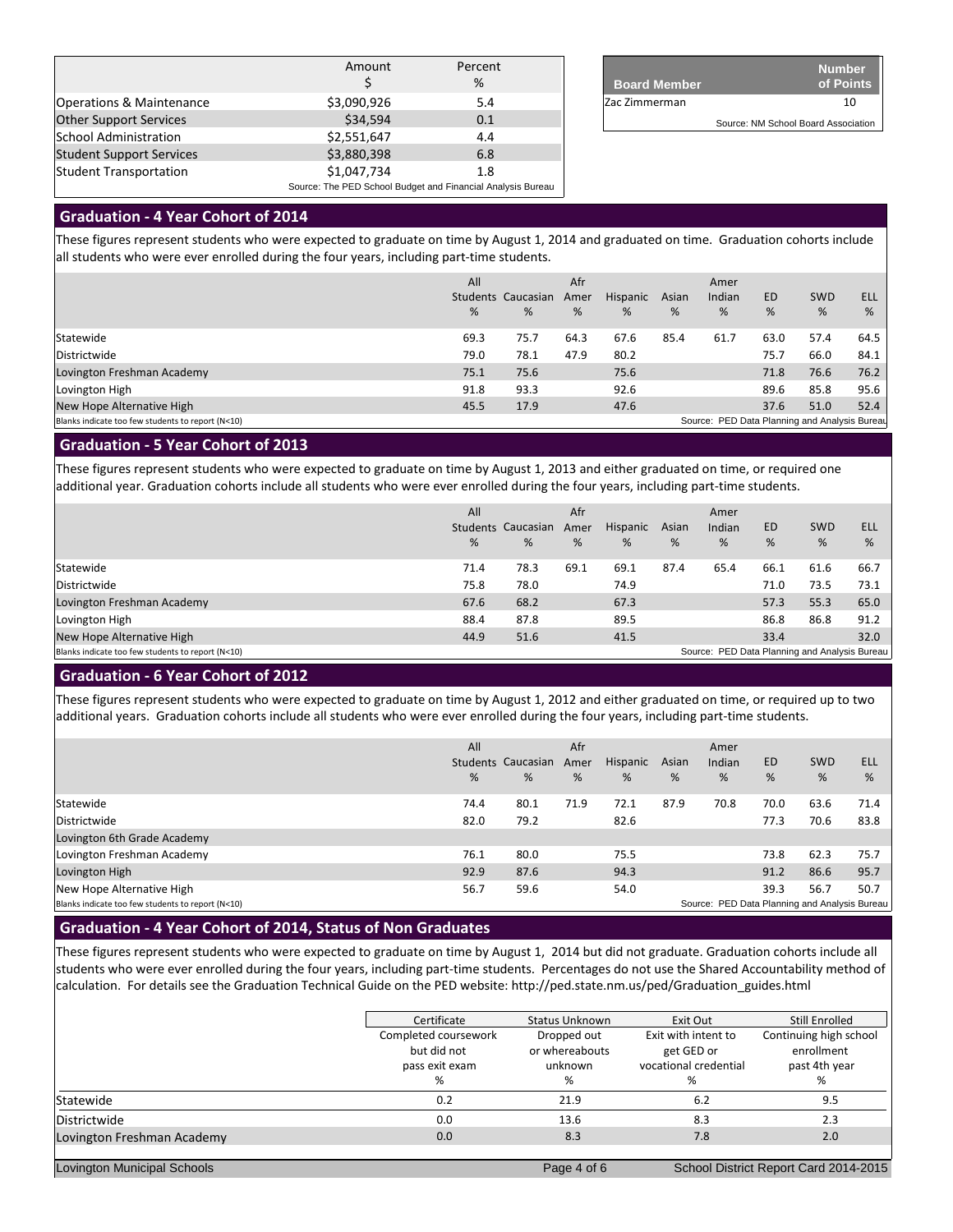|                                                   | Certificate          | <b>Status Unknown</b> | Exit Out              | Still Enrolled                                |
|---------------------------------------------------|----------------------|-----------------------|-----------------------|-----------------------------------------------|
|                                                   | Completed coursework | Dropped out           | Exit with intent to   | Continuing high school                        |
|                                                   | but did not          | or whereabouts        | get GED or            | enrollment                                    |
|                                                   | pass exit exam       | unknown               | vocational credential | past 4th year                                 |
|                                                   | %                    | %                     | ℅                     | %                                             |
| Statewide                                         | 0.2                  | 21.9                  | 6.2                   | 9.5                                           |
| Lovington High                                    | 0.0                  | 4.4                   | 5.9                   | 2.0                                           |
| New Hope Alternative High                         | 0.0                  | 28.7                  | 16.1                  | 4.6                                           |
| Blanks indicate too few students to report (N<10) |                      |                       |                       | Source: PED Data Planning and Analysis Bureau |

## **College Going and College Credit Accumulation**

These figures represent students who graduated in 2013 (College Going) and 2011 (Credits Earned) and were tracked for post-secondary education both inside and outside the state.

**Eligible** Students earning a regular high school diploma.

**Enrolled** Students who enrolled in an institution of higher education within 16 months of earning a regular high school diploma.

**Credits Earned** Students who enrolled and earned one year of college credit within two years of enrollment.

|                                                   |                        | All      |      | Afr  |             |       | Amer   |     |                                        |            |
|---------------------------------------------------|------------------------|----------|------|------|-------------|-------|--------|-----|----------------------------------------|------------|
|                                                   |                        | Students | Cauc | Amer | <b>Hisp</b> | Asian | Indian | ED. | <b>SWD</b>                             | <b>ELL</b> |
|                                                   |                        | N        | N.   | N    | N           | N.    | N.     | N   | N.                                     | N          |
| Lovington High                                    | Eligible               | 164      | 49   |      | 109         |       |        | 74  |                                        |            |
| Lovington High                                    | Enrolled, In-State     | 107      | 28   |      | 76          |       |        | 45  |                                        |            |
| Lovington High                                    | Enrolled, Out-of-State | 11       |      |      |             |       |        |     |                                        |            |
| Lovington High                                    | <b>Credits Earned</b>  | 57       | 18   |      | 39          |       |        | 27  |                                        |            |
| New Hope Alternative High                         | Eligible               | 34       |      |      | 24          |       |        | 14  |                                        |            |
| New Hope Alternative High                         | Enrolled, In-State     |          |      |      |             |       |        |     |                                        |            |
| New Hope Alternative High                         | Enrolled, Out-of-State |          |      |      |             |       |        |     |                                        |            |
| New Hope Alternative High                         | <b>Credits Earned</b>  |          |      |      |             |       |        |     |                                        |            |
| Blanks indicate too few students to report (N<10) |                        |          |      |      |             |       |        |     | Source: National Student Clearinghouse |            |

| <b>Teacher Credentials</b>                           |                             |           |     |  |
|------------------------------------------------------|-----------------------------|-----------|-----|--|
|                                                      |                             | Statewide | LEA |  |
|                                                      |                             | %         | %   |  |
| Teachers with Emergency or Provisional Credentials   |                             |           | .0  |  |
|                                                      | <b>High Poverty Schools</b> | ΝA        | NА  |  |
| Core Classes Not Taught by Highly Qualified Teachers | Low Poverty Schools         | 2.2       | .0  |  |

| NA= Not applicable; LEA did not have schools that qualified as high or low poverty |                                |                 |          |                                             |  |  |  |  |  |  |
|------------------------------------------------------------------------------------|--------------------------------|-----------------|----------|---------------------------------------------|--|--|--|--|--|--|
| <b>Professsional Qualifications</b>                                                | <b>Number</b><br><sub>of</sub> | Highest Degree* |          | <b>Core Classes Not</b><br>Taught by Highly |  |  |  |  |  |  |
|                                                                                    | Teachers                       | Bachelor's      | Advanced | <b>Qualified Teachers</b>                   |  |  |  |  |  |  |
| Ben Alexander Elementary                                                           | 20                             | 50              | 50       | 0                                           |  |  |  |  |  |  |
| Jefferson Elementary                                                               | 22                             | 18.2            | 72.7     | $\Omega$                                    |  |  |  |  |  |  |
| Lea Elementary                                                                     | 19                             | 31.6            | 68.4     | 0                                           |  |  |  |  |  |  |
| Llano Elementary                                                                   | 29                             | 37.9            | 58.6     | $\Omega$                                    |  |  |  |  |  |  |
| Lovington 6th Grade Academy                                                        | 22                             | 50              | 50       | $\Omega$                                    |  |  |  |  |  |  |
| Lovington Freshman Academy                                                         | 39                             | 51.3            | 48.7     | $\Omega$                                    |  |  |  |  |  |  |
| Lovington High                                                                     | 52                             | 46.2            | 53.8     | $\Omega$                                    |  |  |  |  |  |  |
| New Hope Alternative High                                                          | 9                              | 22.2            | 77.8     | $\Omega$                                    |  |  |  |  |  |  |
| <b>Taylor Middle</b>                                                               | 39                             | 38.5            | 59       | $\Omega$                                    |  |  |  |  |  |  |
| Yarbro Elementary                                                                  | 34                             | 32.4            | 67.6     | $\Omega$                                    |  |  |  |  |  |  |
|                                                                                    |                                |                 |          |                                             |  |  |  |  |  |  |

\* Does not include Below Bachelors

Blank=no data available, or not applicable

Source: LEA 120th day submission to PED

 **Parent Survey on the Quality of Education**

Q1 My child is safe at school.

Q2 My child's school building is in good repair and has sufficient space to support quality education.

Q3 My child's school holds high expectations for academic achievement.

Q4 School personnel encourage me to participate in my child's education.

Q5 The school offers adequate access to up-to-date computers and technologies.

Q6 School staff maintain consistent discipline, which is conducive to learning.

Q7 My child has an adequate choice of school-sponsored extracurricular activities.

Q8 My child's teacher provides sufficient and appropriate information regarding my child's academic progress.<br>Page 5 of 6 School Distr

Lovington Municipal Schools